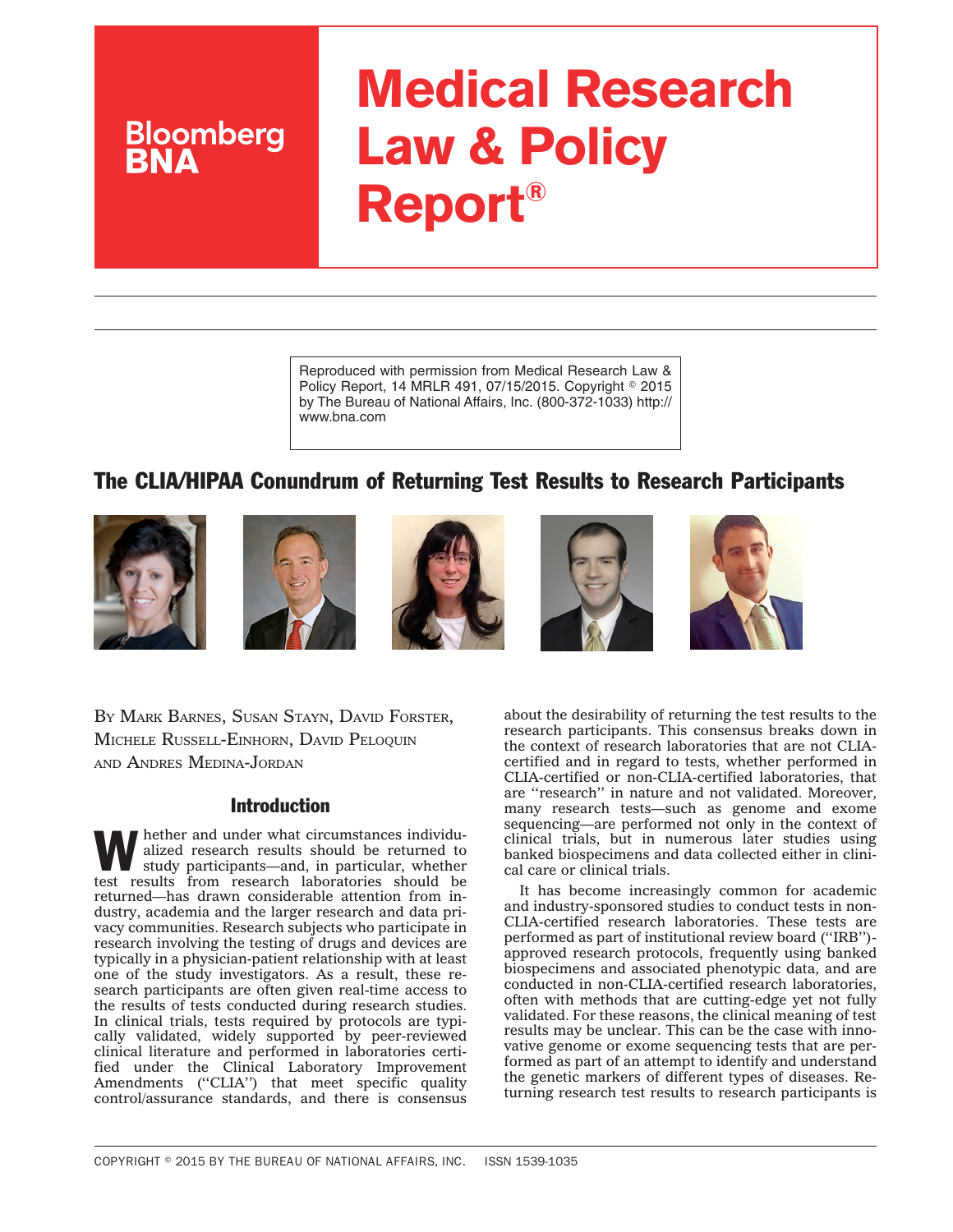*Mark Barnes and David Peloquin are attorneys at Ropes & Gray LLP and Barnes is cochair, Multi-Regional Clinical Trials (MRCT) Center of Harvard University and Brigham and Women's Hospital.*

*Susan Stayn is Senior University Counsel, Stanford University.*

*David Forster is Chief Compliance Officer, WIRB-Copernicus Group.*

*Michele Russell-Einhorn is Senior Director, Office for Human Research Studies, Dana-Farber Cancer Institute.*

*Andres Medina-Jordan is a student at Harvard Law School.*

*Barnes, Forster and Stayn are members of the Subcommittee on Harmonization of Research Regulations, HHS Secretary's Advisory Committee on Human Research Protections (SACHRP), and would like to thank other SACHRP subcommittee members for continuing conversations about these issues.*

more complicated than returning validated tests because of various ethical and legal considerations. First, if performed in non-CLIA-certified research laboratories, research tests may lack the indicia of quality and reliability that are the hallmark of tests conducted in CLIA-certified settings. Second, regardless of the CLIAcertification status of the laboratory where tests are conducted, research tests that are not themselves validated may produce at best only equivocal meanings in regard to diagnosis, prognosis, and treatment. At the same time, some investigators and institutions have seen increasing interest by participants in their personal study results, even if there is no currently known value to the results; and when confronted with these requests, investigators and institutions have struggled with whether there is an ethical duty to provide them.

As a legal and regulatory matter, returning to participants the results of research tests performed in non-CLIA-certified laboratories constitutes a violation of CLIA regulations, according to the CLIA enforcement authorities' current regulatory interpretations. At the same time, if a non-CLIA-certified laboratory is subject to the Health Insurance Portability and Accountability Act (''HIPAA'') or is part of a HIPAA-covered entity (such as a hospital, medical center or medical school), or if the entire research record is held by a HIPAAcovered entity, then research participants have a legal right to seek and receive their laboratory test results (including research results) if they are deemed to be part of the participant's ''designated record set.'' Although it is arguable that such research test results were subject to individual right of access under HIPAA from the first enactment of the Privacy Rule, recent amendments to HIPAA have been widely interpreted as expanding this right of access to include research test results contained in a designated record set, thus effectively enabling a research participant to obtain the results of research tests performed in all laboratories that are subject to HIPAA, including those performed in non-CLIA-certified research laboratories. Significantly, the expanded right of access likely guarantees access to all of the raw data in a person's designated record set

upon request by the individual, even though the amendments contain no requirements or guidelines for provision of interpretive assistance. If regulators interpret the HIPAA term ''designated record set'' broadly—as they seem to do now—then a research participant may, as a result of his or her exercise of this right of access, receive masses of uninterpreted medical or genomic data without any guidance as to the data's clinical meaning or contextual significance. While this outcome may be consistent with the Department of Health and Human Services' ("HHS") intent, the practical consequences are impractical and ethically challenging.

Most importantly, the expanded right of access to research test results conflicts with the cognizant agency interpretation of CLIA requirements, under which test results (including their interpretation) may not be provided at all if the tests were performed in a non-CLIAcertified laboratory. This conflict between the legal requirements of CLIA and HIPAA—the regulations and interpretations of two offices within HHS—has therefore further complicated an already difficult set of ethical calculations regarding the return of research tests' results to research participants. In this article, we explore the inconsistencies in these laws, regulations and interpretations and recommend ways in which they may be more appropriately interpreted and applied.

This article will begin with an overview of some of the most important changes introduced by HHS's most recent regulation concerning the return of test results to individuals, followed by a detailed look at the potential implications for research laboratories, and finally, recommendations aimed at reconciling regulatory mandates regarding patients' and research participants' rights of access to their own health data.

### Broadened Rights of Access to Personal Health Data, including the Results of 'Research Tests'

On Feb. 6, 2014, HHS adopted a new regulation regarding patients' right of access to laboratory test reports. The regulation, ''*CLIA Program and HIPAA Privacy Rule; Patients' Access to Test Reports*'' (the ''Regulation''), amends two regulatory regimes: (1) the existing Laboratory Requirements contained in Part 493 of regulations promulgated under CLIA, and (2) the Privacy Rule promulgated under HIPAA (the ''Privacy Rule'').<sup>1</sup> The Regulation's amendments became effective on April 7, 2014, and the deadline for compliance with amendments to the Privacy Rule was Oct.  $6, 2014$ <sup>2</sup> The Privacy Rule amendments are particularly significant because they expand patients' right of access to records in the ''designated record set'' to include laboratories that were previously exempt from such requirements.3 These regulatory changes could have a major

<sup>&</sup>lt;sup>1</sup> CLIA Program and HIPAA Privacy Rule; Patients' Access to Test Reports, 79 Fed. Reg. 7290 (Feb. 6, 2014) (amending 42 C.F.R. § 493.1291; 45 C.F.R. § 164.524).

 $\frac{2}{3}$  *Id.* at 7290, 7292.<br> $\frac{3}{3}$  *Id.* (explaining that "this final rule amends the . . . HIPAA Privacy Rule to provide individuals . . . with the right to access test reports directly from laboratories subject to HIPAA . . . by removing the exceptions for CLIA-certified laboratories and CLIA-exempt laboratories from the provision that provides individuals with the right of access to their protected health in-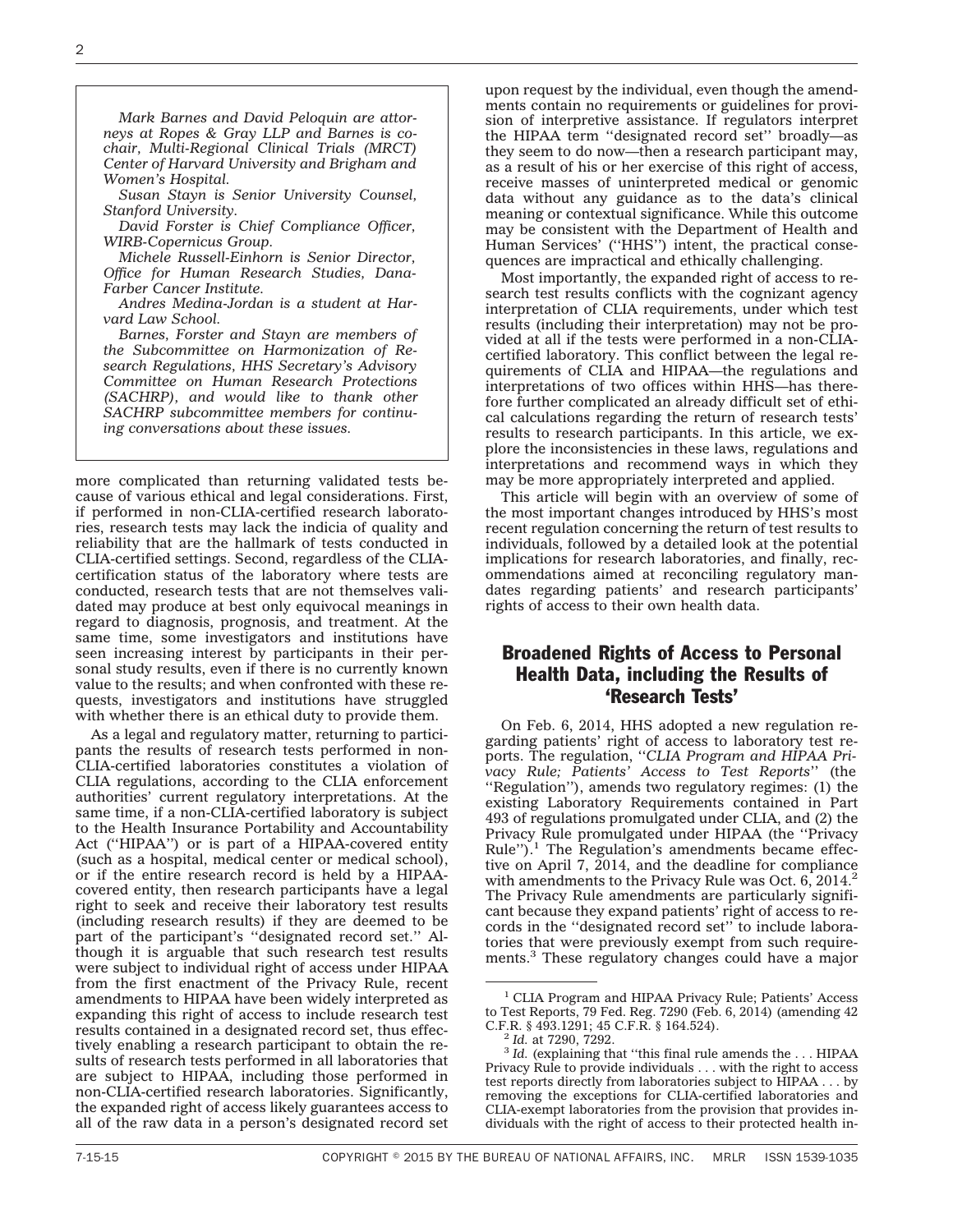impact on laboratories that perform testing for research subjects, including genome-sequencing and exomesequencing studies.

One of the driving forces behind the Regulation was to increase patients' rights of access to their own health information—specifically in the context of laboratory test reports—to empower patients ''to take a more active role in managing their health'' and ''take action to prevent and control disease."<sup>4</sup> While the Regulation contains provisions that could increase patient access to test reports and potentially empower patients to take health-related actions based on the reports, the Regulation's ultimate impact remains an open issue with respect to research laboratories that are not subject to CLIA-certified requirements. These laboratories include genomic testing laboratories and other research laboratories belonging to larger academic medical centers, which have not traditionally been subject to CLIA. The Regulation's ultimate impact on research laboratories will be determined by how HHS responds to persistent questions regarding regulatory intent and enforcement.

First, regarding regulatory intent, it remains unclear whether the Centers for Medicare and Medicaid Services (''CMS''), the HHS office that administers CLIA, intended to subject research laboratories to the Privacy Rule's right-of-access obligations or whether the imposition of this legal obligation was an unintended consequence of past regulatory guidance. Second, regarding regulatory enforcement, it is unclear whether CMS or the Office for Civil Rights (''OCR''), the HHS office responsible for enforcing HIPAA, will exercise their enforcement discretion in regard to those research laboratories on which the Regulation has imposed an obligation of making records available to patients and research participants who request them. Third, multiple critical factors that are still unknown will determine the Regulation's impact on research laboratories. These factors include the extent to which individuals (including research participants) actually submit requests for access to their test reports; the position that OCR takes with respect to which specific genomic data or research results form part of the HIPAA-covered entity's ''designated record set'' to which persons have a right of access; the potential development and marketing of tools to analyze and interpret genomic data; and how different research laboratories, investigators, privacy offices and IRBs respond to these new legal obligations.

Most significantly for institutions subject to legal requirements under CLIA and HIPAA, the Regulation appears to create several inconsistencies between (i) the obligations that the Regulation imposes on all laboratories to provide access to laboratory test reports upon an individual's request, $5$  and (ii) CMS's broad interpretation that CLIA prohibits the return of test results produced in non-CLIA-certified laboratories.<sup>6</sup> The Regulation's mandate that research test results in a designated record set be provided to participants who seek those results also challenges research protocols and institutional practices that prohibit the return of unvalidated and non-actionable research test results.

#### Access to Test Results under CLIA and HIPAA

The Regulation enhances patients' right of access to certain laboratory results by amending provisions in two separate federal regulatory regimes: CLIA and HIPAA. In the case of CLIA, the Regulation's amendment provides for *permissive* access to test reports upon request by a patient (or the patient's personal representative) as long as the following conditions are met: (i) the laboratory from which the test reports are requested must be subject to CLIA under the law's definitional provisions<sup>7</sup>; (ii) test reports must be "completed"<sup>8</sup>; (iii) test reports must be capable of being ''identified'' as belonging to an individual patient through use of the laboratory's authentication process; and (iv) the request must be made by a patient or the patient's personal representative.9 Under CLIA, a CLIAcertified laboratory is not required to provide access or return such test reports to a patient or research participant,<sup>10</sup> but instead is *permitted* to provide access upon request by the patient (or his or her personal representative).<sup>11</sup>

The Privacy Rule, on the other hand, provides that HIPAA-covered entities *must* allow access to *all* of the protected health information (the ''PHI'') about an individual maintained in the individual's ''designated record set,"<sup>12</sup> including laboratory test reports, upon request by an individual (or the individual's personal representative), $^{13}$  if the following conditions are met: (i) the entity from which the PHI is requested must be a ''covered entity'' under HIPAA's general definitional provisions (the ''HIPAA-covered entity'' or ''covered entity")<sup>14</sup>; (ii) the information being requested must be contained in the designated record set and actually retained by the covered entity; and (iii) the covered entity

<sup>10</sup> *Id.* (allowing for the provision of test reports to other ''designated'' persons so long as the designation procedure specified in 45 C.F.R. § 164.524(c)(3)(ii) is followed). <sup>11</sup> *Id.*; *see also* CLIA Program and HIPAA Privacy Rule; Pa-

tients' Access to Test Reports, 79 Fed. Reg. at 7292 (explaining that ''With respect to CLIA regulations, this final rule *allows* laboratories subject to CLIA . . . to provide access'' (emphasis added); *see also* 79 Fed. Reg. at 7291 (''[w]hile we proposed to use the word 'may,' we highlighted the importance of reading the proposed amendments to the CLIA regulation in concert with the proposed changes to the HIPAA Privacy Rule ... which would require covered entity laboratories to provide patients with access to test reports").

<sup>12</sup> See 45 C.F.R. § 164.501 (2015) for the HIPAA definition of "designated record set," discussed below.

 $^{13}$  45 C.F.R. § 160.103 (2015) (defining an "individual" as "the person who is the subject of protected health informa-<br>tion").

formation'') (amending 45 C.F.R. § 164.524). For further discussion, see footnote 20 and accompanying text. <sup>4</sup> *Id.*

<sup>5</sup> *See id.*; *see also* 45 C.F.R. § 164.524 (2015). <sup>6</sup> *See* 42 C.F.R. § 493.3(b)(2) (2015); *see also* footnote 36 and accompanying text for further discussion.

<sup>7</sup> *See* 42 C.F.R. § 493.2 (2015) (defining a ''Laboratory'' as a facility that examines ''materials derived from the human body for the purpose of providing information for the diagnosis, prevention, or treatment of any disease or impairment of, or the assessment of the health of, human beings").

 $8$  As discussed below, HHS has indicated that a test becomes ''complete'' when ''all results associated with an ordered test are finalized and ready for release.'' CLIA Program and HIPAA Privacy Rule; Patients' Access to Test Reports, 79 Fed. Reg. at 7295.<br><sup>9</sup> 42 C.F.R. § 493.1291(l) (2015).

 $t^{14}$  45 C.F.R. § 160.103 (defining a "covered entity" as "[a] health plan, [a] health care clearinghouse, [or a] health care provider who transmits any health information in electronic form in connection with a transaction covered by this subchapter'').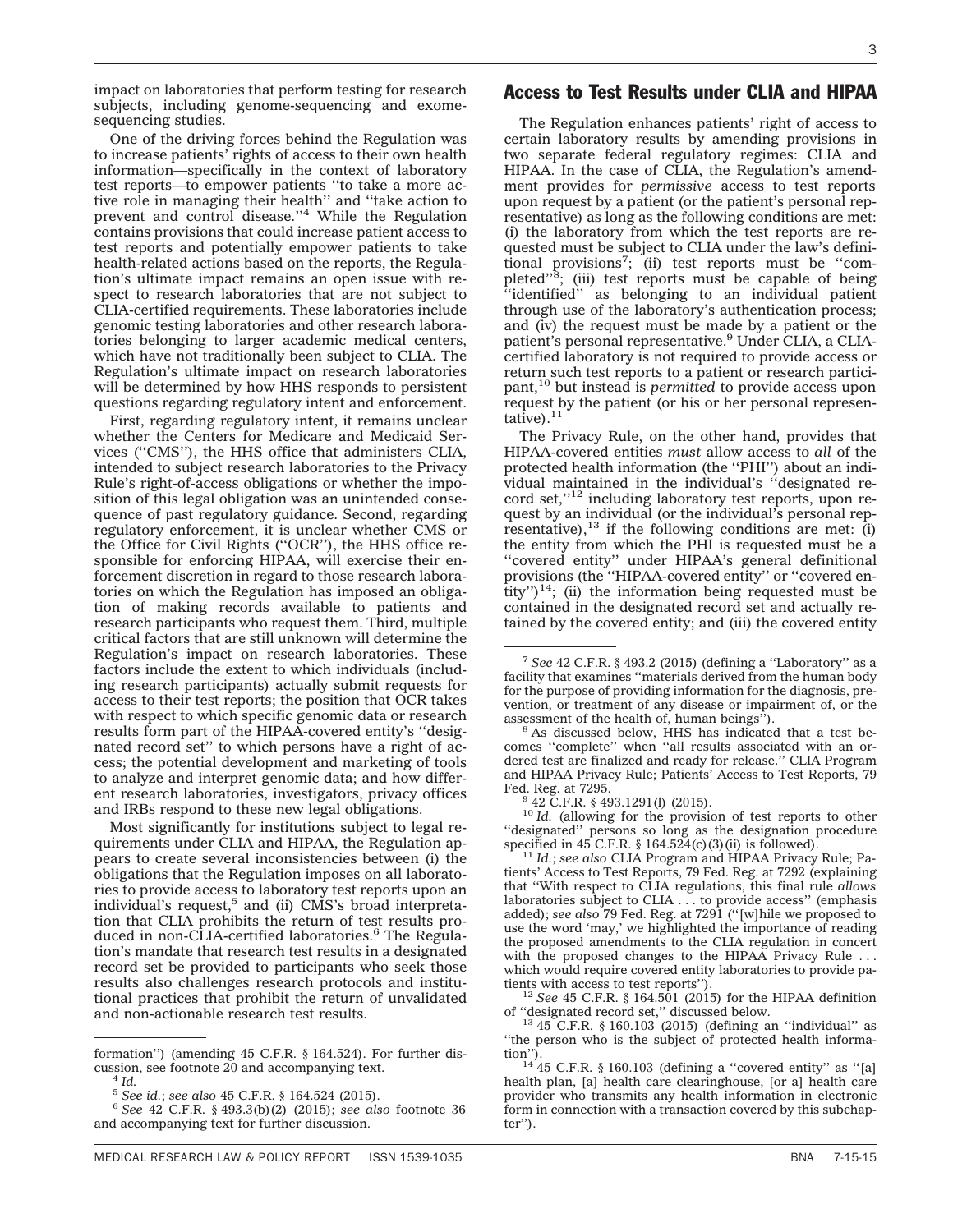must verify the identity and access authority of the person requesting the PHI.<sup>15</sup>

Before the Regulation's compliance deadline of Oct. 6, 2014, the Privacy Rule's access provisions contained a specific exception for ''CLIA-certified'' and ''CLIAexempt'' laboratories, thus allowing these entities to refuse to honor individuals' requests for access to their test results.16 The Regulation's amendment to the Privacy Rule removed this exception. As a result, every laboratory that is, or is part of, a HIPAA-covered entity is now subject to the Privacy Rule's access requirements. As explained below, this currently appears to include laboratories that meet the CLIA definition of ''research laboratories,'' despite a contradictory CMS interpretation that CLIA prohibits such laboratories from providing access to test reports to patients or research participants.<sup>17</sup>

#### Research Laboratories

The Regulation has significant implications for research laboratories that have not traditionally been subject either to CLIA<sup>18</sup> or the Privacy Rule's individual access obligations, based on the interpretation offered in the preamble to the original Privacy Rule.<sup>19</sup> These include genomic testing laboratories that perform nextgeneration sequencing (''NGS'') and research laboratories that are part of health-care and research entities (such as academic medical centers) that are subject to HIPAA requirements. If a research laboratory is part of a HIPAA-covered entity, it must now comply with the Privacy Rule's access requirements<sup>20</sup> even though its return of laboratory test reports (or research results) to patients or research participants would be inconsistent with CMS's broad interpretation of CLIA as barring the return of results unless the laboratory is CLIA-certified or CLIA-exempt.<sup>21</sup>

Part of the confusion may stem from the Privacy Rule's use of terms that are defined in CLIA. These include the terms ''CLIA-certified laboratory'' and ''CLIAexempt laboratory.'' CLIA defines a ''CLIA-exempt laboratory'' as ''a laboratory that has been licensed or approved by a State where CMS has determined that the State has enacted laws relating to laboratory re-

<sup>20</sup> 45 C.F.R. § 164.524; see also CLIA Program and HIPAA Privacy Rule; Patients' Access to Test Reports, 79 Fed. Reg. at 7290 (explaining that ''[w]e do not believe it is appropriate to only permit rather than require HIPAA-covered laboratories to

<sup>21</sup> Remarks of Penelope Meyers, Technical Director, CLIA, CMS, delivered at March 25, 2015, meeting of HHS SACHRP at pp. 19-21.

quirements that are equal or more stringent than CLIA requirements.''22 This currently includes laboratories located in the states of New York and Washington, which maintain state laboratory licensure regimes that are deemed to be at least equivalent to CLIA requirements. CLIA also contains a definition for ''research laboratories,'' defining them as ''laboratories that test human specimens but do not report patient specific results for the diagnosis, prevention or treatment of any disease or impairment of, or the assessment of the health of, individual patients."<sup>23</sup> While "research" and ''CLIA-exempt'' laboratories are both *functionally exempt* from CLIA certification requirements, ''research laboratories'' are not technically included in CLIA's definition of ''exempt'' laboratories. ''Research laboratories'' and ''CLIA-exempt'' laboratories are different types of laboratories with different definitions. Therefore, based on a purely textual reading of the Regulation, it would appear that its modifications to the Privacy Rule to require access to results generated by ''CLIA-certified'' and ''CLIA-exempt'' laboratories would not implicate ''research laboratories,'' since such laboratories do not fit within CLIA's definition of ''CLIA-certified'' or ''CLIA-exempt'' laboratories.

However, longstanding OCR commentary regarding the Privacy Rule has interpreted the term ''CLIAexempt'' to include ''research laboratories'' for purposes of the Privacy Rule even though, as explained above, this interpretation differs from the specific definitions that CLIA gives to these terms.<sup>24</sup> Accordingly, when the Regulation modified the Privacy Rule to require provision of access to test results by ''CLIAexempt'' laboratories that are part of HIPAA-covered entities, under existing OCR guidance that change swept ''research laboratories'' subject to HIPAA into the category of laboratories now subject to the Privacy Rule's right of access obligations.25 It therefore appears that CLIA ''research laboratories'' that are part of HIPAA-covered entities must fully comply with the Privacy Rule's access obligations, which puts institutions at risk of violating CMS's interpretation of the CLIA ''research laboratory'' provision as prohibiting return of results unless laboratories become CLIA-certified and forfeit their ''research laboratory'' status in the process. While such a result seems contradictory, the Regulation and its accompanying preamble do not mention the term ''research laboratories'' even once, and neither OCR nor CMS has issued written guidance to clarify the obligations of ''research laboratories'' under the Regulation or the amended Privacy Rule.

Additional uncertainty and potential for inconsistent practices is created by the fact that the right of access under HIPAA extends only to records that are held as part of a covered entity's ''designated record set.'' HIPAA defines the term ''designated record set'' to include (1) medical records, (2) billing records and (3) in-

<sup>&</sup>lt;sup>15</sup> *See* 45 C.F.R. § 164.514(h) (2015) for verification requirements that apply prior to any disclosure being permitted.

<sup>&</sup>lt;sup>16</sup> CLIA Program and HIPAA Privacy Rule; Patients' Access to Test Reports, 79 Fed. Reg. at 7290.<br><sup>17</sup> Remarks of Penelope Meyers, Technical Director, CLIA,

CMS, delivered at March 25, 2015, meeting of HHS Secretary's Advisory Committee on Human Research Protections (''SACHRP''), pp. 19-21, accessible at [http://www.perma.cc/](http://www.perma.cc/EY3W-BYTB)

<sup>&</sup>lt;sup>18</sup> Id.<br><sup>19</sup> See Standards for Privacy of Individually Identifiable Health Information, 65 Fed. Reg. 82,462, 82,485 (Dec. 28, 2000) (''[W]e have also excluded covered entities that are exempt from CLIA under that rule [the exception from CLIAcertification requirements for 'research laboratories'] from the

<sup>22</sup> 42 C.F.R. § 493.2. <sup>23</sup> 42 C.F.R. § 493.3(b)(2). <sup>24</sup> *See* Standards for Privacy of Individually Identifiable Health Information, 65 Fed. Reg. at 82,485 (''[W]e have also excluded covered entities that are exempt from CLIA under that rule [the exception from CLIA-certification requirements for 'research laboratories'] from the access requirement of this regulation''). Presumably, this statement was an attempt to avoid conflict between CLIA and the new Privacy Rule. <sup>25</sup> *Id.*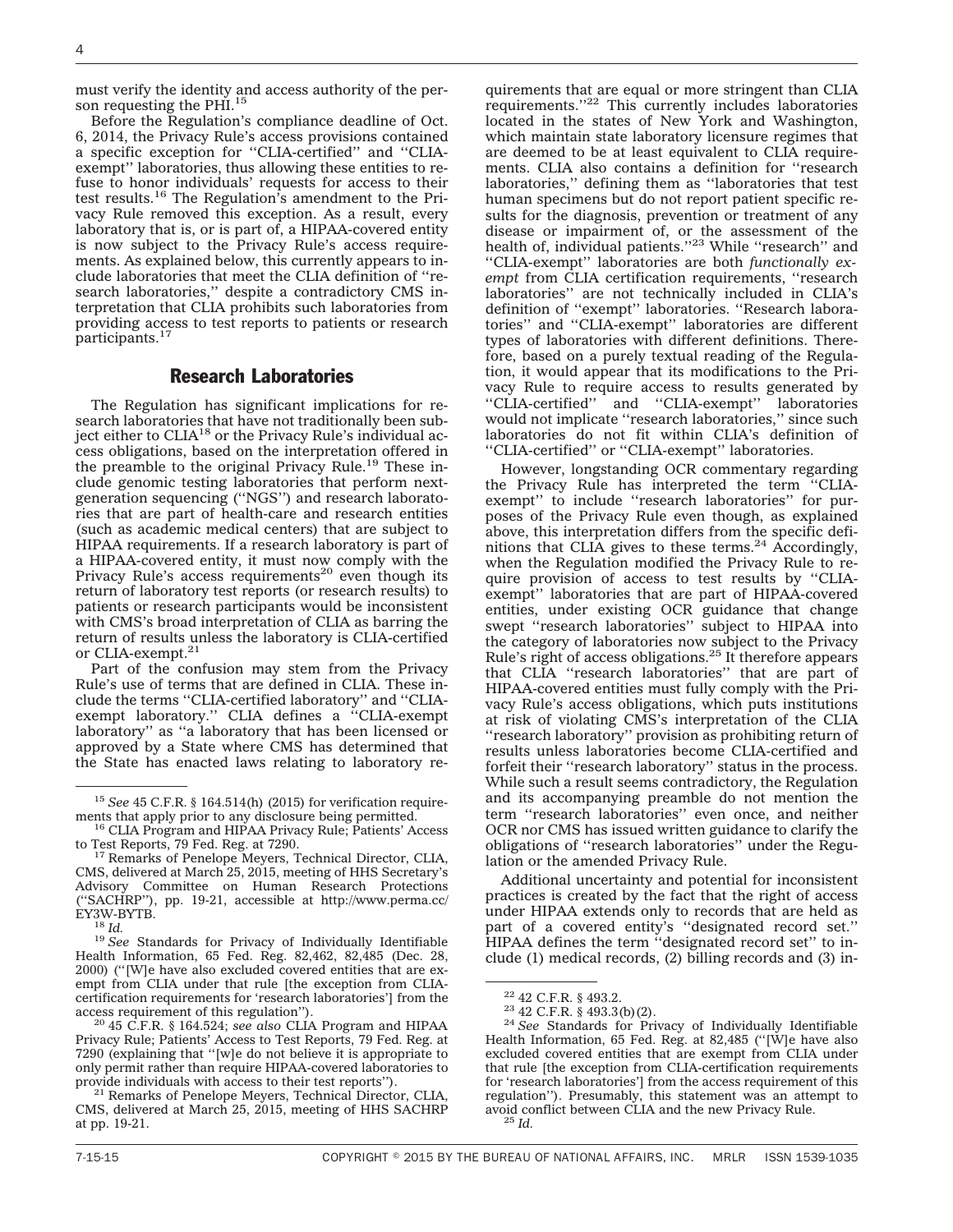formation that may be used, in whole or in part, by or for the covered entity to make decisions about individuals.26 Accordingly, covered entities have generally believed that PHI that is generated during research could be excluded from the designated record set if such PHI were (i) excluded from the research participant's medical or billing records and (ii) not otherwise available to make treatment or other decisions about the individual or others. However, the preamble to the Regulation states that ''[l]aboratory test reports that are maintained by or for a laboratory that is a covered entity are<br>part of a designated record set.''<sup>27</sup> In response to a comment, the Regulation also states that ''[f]or purposes of this final rule . . . we do not consider test reports to be part of the designated record set until they are complete,"<sup>28</sup> and that a test becomes "complete" when "all results associated with an ordered test are finalized and ready for release."<sup>29</sup> These statements suggest that laboratory test reports typically become part of a covered entity's designated record set and therefore accessible as long as they are maintained by or for the laboratory and are ''complete;'' there is, therefore, no obvious path for a covered entity to exclude such results from its designated record set. OCR could provide greater clarification on this point by issuing guidance indicating that a laboratory may exclude tests results from its designated record set if the tests are part of a research study and have uncertain clinical significance or if the clinical significance of the tests is so uncertain that the tests should not be considered ''complete.'' Alternatively, in line with its preference for broader personal rights of access to data, OCR could indicate through guidance that broader access to records, including research test results, is indeed intended, regardless of the clinical significance of the data.

In its current form, the Regulation creates an uncertain regulatory framework for research laboratories. Members of the research community have analyzed with a great level of detail the impact that the Regulation could have on research laboratories that conduct genome and exome sequencing and NGS studies.<sup>3</sup> First, regarding the requirement that test reports become part of the designated record set once ''complete,'' some have noted that CMS's commentary addresses when, but not what types of, test-related data laboratories must add to an individual's designated record set pursuant to the amended Privacy Rule.<sup>31</sup> As a result of the Regulation, because nothing in CLIA or the Privacy Rule requires that genetic testing results be provided together with interpretation of the results, laboratories with data-only business models that supply uninterpreted variant data as their final work product may now be required to return uninterpreted genetic findings in data-only form to research participants upon their request.32 As interpreted by some members of the research community, the type of data that genomic test-

<sup>28</sup> Id. at 7295.<br><sup>29</sup> Id. <sup>30</sup> *See, e.g., B. Evans et al., Regulatory changes raise troubling questions for genomic testing*, Am. College of Med. Genetics and Genomics (November 2014).<br><sup>31</sup> *Id.* <sup>32</sup> *Id.* 

MEDICAL RESEARCH LAW & POLICY REPORT ISSN 1539-1035 BNA 7-15-15

ing laboratories may be required to add to the designated record set could vary for different genomic testing file types. Second, the ''potential use'' criterion for the ''designated record set,'' which requires that the designated record set include information that may be wholly or partially used by or for the covered entity to make decisions about individuals, could mean that information about a genetic marker for a congenital disorder must be included in the designated record set even if the subject does not have a diagnosis for the disorder.33 As anticipated by some, the potential use requirement places NGS findings in a ''Pandora's Box'' due to the ongoing development and marketing of genomic analyses tools notwithstanding the uncertainties surrounding the clinical relevance of many of the genomes and genetic markers involved.<sup>34</sup>

## Potential Solutions to the Perceived Conflict between the Regulation and CMS's Interpretation that CLIA Prohibits Return of Research Results

CLIA prohibits ''research laboratories'' from returning or otherwise reporting patient-specific results for treatment or health assessment purposes.<sup>35</sup> One might think that a quick, practical compliance solution for research laboratories that are now subject to the Privacy Rule's right of access obligations would be to return research results to subjects with a disclaimer that explains that the results are not for treatment or health assessment purposes and that subjects should seek treatment through their regular health care provider. This ''quick fix'' would potentially enable research laboratories to comply with the Privacy Rule's access obligations—i.e., a release required by law—and simultaneously avoid violating CLIA by not returning results ''for treatment or health assessment purposes.''

However, CMS removed this compliance option when it took the position that it would regard *any* return of research results—even the use of results to decide to counsel patients or research participants that they should seek additional testing from a CLIAcertified laboratory—as being for ''treatment purposes.''36 As a result, research laboratories subject to HIPAA are now caught in a double-bind: either they are fully compliant with the Privacy Rule and CLIA, which would entail obtaining CLIA certification and forfeiting the laboratory's CLIA ''research'' status, or they run the risk of violating the Privacy Rule in order to remain CLIA-compliant.37 With criminal penalties available

<sup>37</sup> CMS has publicly suggested that if non-CLIA-certified research laboratories wish to be able to return test results to research participants, then such laboratories should obtain CLIA certification; this way, CMS has asserted, the return of research test results to participants would present no compliance problems because the laboratories would be complying with both regulations by fulfilling their obligations under HIPAA and becoming CLIA-certified. Remarks of Penelope Meyers, Technical Director, CLIA, CMS, delivered at March 25, 2015, meeting of HHS SACHRP at p. 19.

<sup>&</sup>lt;sup>26</sup> 45 C.F.R. § 164.501.<br><sup>27</sup> CLIA Program and HIPAA Privacy Rule; Patients' Access to Test Reports, 79 Fed. Reg. at 7291.

<sup>33</sup> *Id.* <sup>34</sup> *Id.* <sup>35</sup> *See* 42 C.F.R. § 493.3(b)(2). <sup>36</sup> Remarks of Penelope Meyers, Technical Director, CLIA, CMS, delivered at March 25, 2015, meeting of HHS SACHRP, p. 21, accessible at http://www.perma.cc/EY3W-BYTB.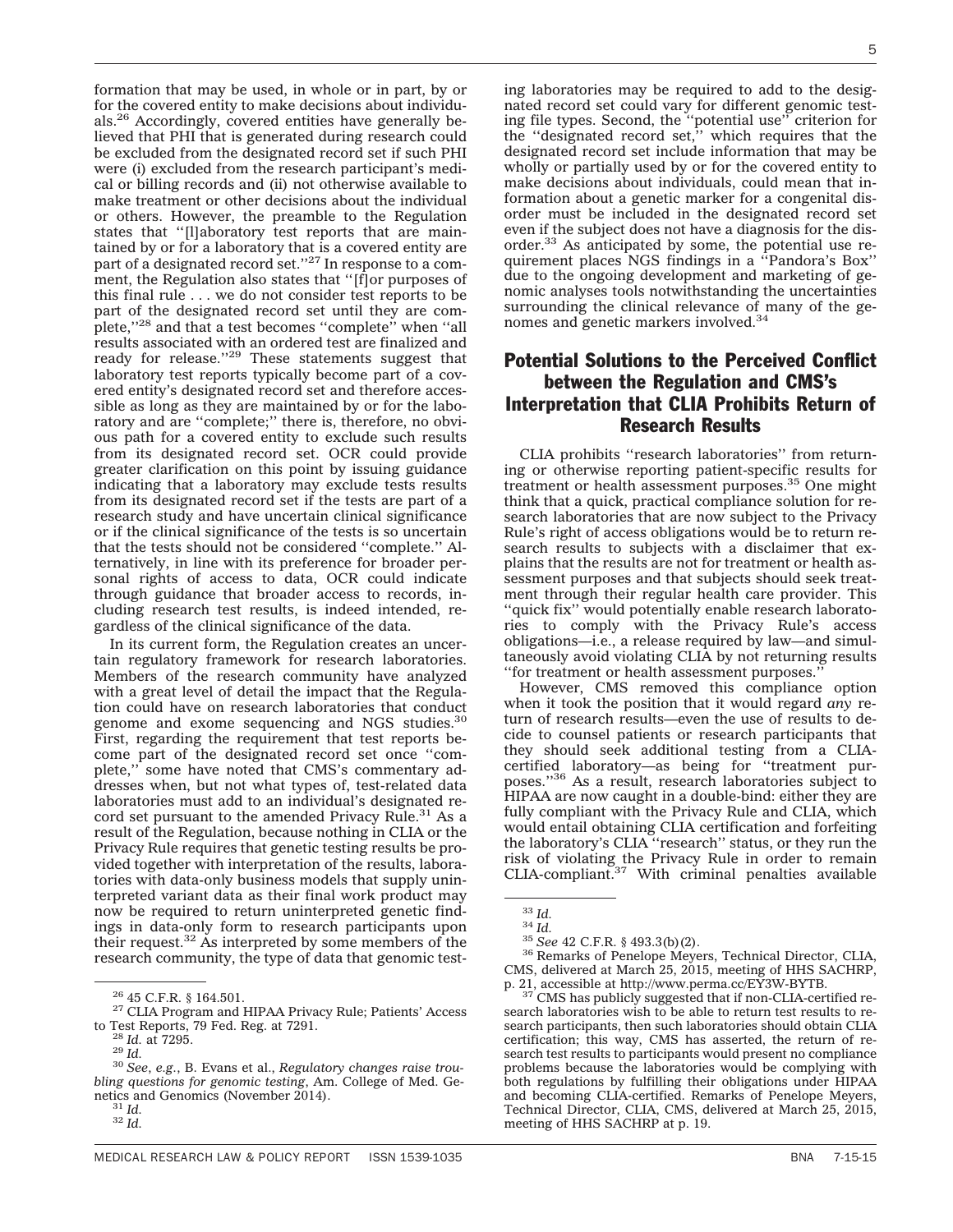and civil monetary penalties for Privacy Rule violations running as high as \$50,000 or more per violation, and amounts depending on factors like the covered entity's intent,38 obtaining CLIA certification could be perceived as necessary for research laboratories that are covered entities and that seek to assure compliance with both HIPAA and CLIA.

Obtaining CLIA certification simply in order to be able to comply with the Privacy Rule's right of access would, however, be a costly venture. It generally involves an application; certification fees that vary per certificate; documentation of policies and procedures for the different tests administered in the laboratory; CMS audits and on-site inspections to assess program compliance; proficiency testing; specific education, training and experience requirements for laboratory staff; and additional requirements. While CMS has publicly suggested that research laboratories that wish to be able to return results to research participants, even if on a case-by-case basis, should obtain CLIA certification to avoid compliance problems, $39$  this is not a realistic alternative given the magnitude of the transaction costs involved in becoming and remaining CLIAcertified, although it theoretically would be the most compliant strategy. Indeed, a research laboratory's obtaining CLIA certification would be costly and infeasible, and obtaining CLIA certification would be a nearly insurmountable barrier to entry for new research laboratories, thus potentially stifling innovation. For all these reasons, other alternatives must be considered.

First, to avoid triggering the Privacy Rule's obligations that covered entities allow persons access to their ''designated record set,'' research laboratories might be carved out of a HIPAA-covered entity. For example, if a research laboratory is part of a larger entity that constitutes a covered entity, such as an academic medical center, a research laboratory might be placed into an affiliated non-covered entity, although such a solution would impose high transaction costs as well as ongoing complications of sharing information between covered and non-covered entities. An academic medical center might also choose to become a ''hybrid entity'' under HIPAA, carving out the research laboratories from the covered entity portion, but this would entail breaking down the corporate entity into ''covered'' and ''noncovered'' components, also imposing high transaction and ongoing compliance costs.<sup>40</sup> Further, because a health care provider's status as a covered entity depends on whether the provider conducts any of HIPAA's standard electronic transactions, most of which are tied to reimbursement claims submissions, the few free-standing research laboratories could cease billing insurers for experimental, unvalidated tests and for other tests and services, thus avoiding coveredentity status altogether.

One should also recall that research participants' right to access test results or other information may be suspended during the course of research, but only if such a suspension is specified in the research protocol

and informed consent/authorization form.<sup>41</sup> This is, however, a solution that lasts only as long as the research is in progress or for the duration of the trial itself; the right of access must be reinstated upon completion of the research.<sup>42</sup> Alternatively, an institution might define a ''designated record set'' as not including test results from non-CLIA-certified laboratories and/or as not including results from unvalidated tests, resulting in a situation in which HIPAA access rights would not require provision of the results. In addition, only ''completed'' test results are subject to HIPAA access rights. However, because of a lack of specific OCR guidance, the definitions of a ''designated record set'' or of a ''completed'' test result remain unclear.

#### Ethical Issues

The Regulation specifies that, in general, a HIPAAcovered entity may deny an individual access to his or her health information ''only with respect to endangerment of the life or physical safety of the individual or<br>another person."<sup>43</sup> HHS recognized the narrowness of the grounds for denial when, in responding to comments, it indicated that this is ''a very limited exception'' and that ''concerns about psychological or emotional harm are not sufficient to justify denial of access.''44 HHS made clear that ''covered entities may not deny an individual access to his or her health information based on the information's sensitive nature or potential for causing distress to the individual.''45

The ethical foundation for providing access to research results includes a desire to provide recognition and appreciation for the subject's autonomous and altruistic decision to participate in research. The ethical foundation for access also recognizes that some research results may prove valuable to guide the behavior and health-related decision-making process of participants and their families. Returning such potentially actionable research results to participants may be useful to them and may lead to greater public trust in research and a higher level of individual willingness to participate in studies.

However, some ethicists argue that providing access becomes less compelling as the information loses its clinical value and thus its usefulness to guide or help inform health-related actions of research participants. Indeed, the value of individual results to subjects often has depended on the validity and degree to which the individual may reasonably rely on the information to guide his or her health behaviors. This position informs general research protocols and institutional policies that prohibit or prevent the return of unproven and nonactionable results.46 This concern for the validity and reliability of research test results also underlies CLIA's

<sup>38</sup> *See* 45 C.F.R. § 160.404 (2015). <sup>39</sup> Remarks of Penelope Meyers, Technical Director, CLIA, CMS, delivered at March 25, 2015, meeting of HHS SACHRP

at p. 19. <sup>40</sup> *See* 45 C.F.R. § 164.105 (2015) (establishing requirements for a ''hybrid entity'').

 $^{41}$  45 C.F.R. § 164.524(a)(2)(iii) (2015).<br> $^{42}$  *Id.*  $^{43}$  CLIA Program and HIPAA Privacy Rule; Patients' Access to Test Reports, 79 Fed. Reg. at  $7296$  (citing 45 C.F.R. § 164.524(a)(3)(i)).

<sup>§ 164.524(</sup>a)(3)(i)). <sup>44</sup> *Id.* <sup>45</sup> *Id.* <sup>46</sup> *See*, *e.g.*, B. Evans et al., *Regulatory changes raise troubling questions for genomic testing*, Am. College of Med. Genetics and Genomics (November 2014); *see also* Burke et al., *Return of results: ethical and legal distinctions between re-*